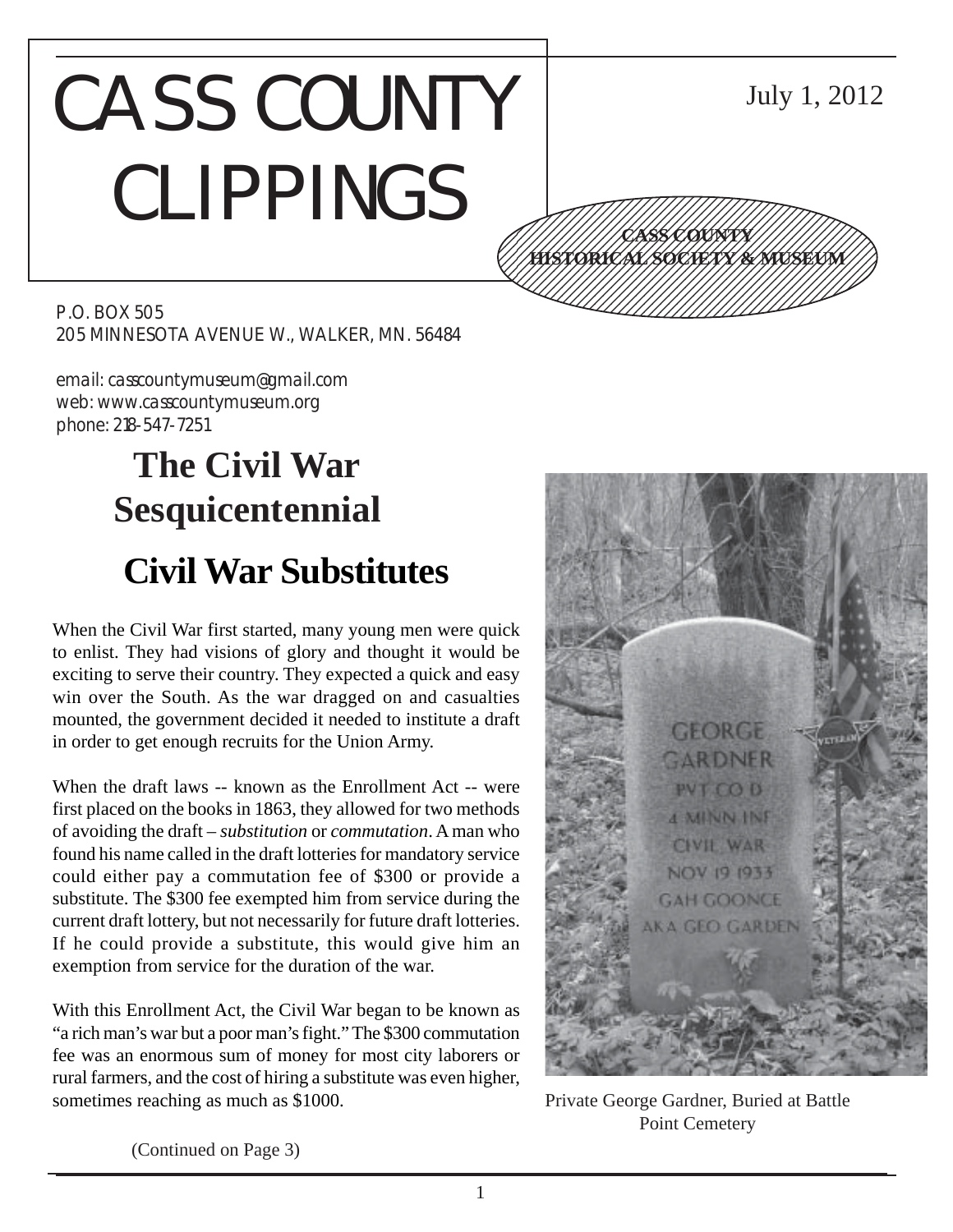Cass County Historical Society Calendar of Events 2012

July 24, 2012 - 3rd Annual HISTORY WALK - 7 p.m. The History Walks will take you on an historic tour, complete with characters in costume, down the south side of Minnesota Avenue in Walker.

Aug 14, 2012 - 3rd Annual HISTORY WALK - 7 p.m. Repeat of the same walk as on July 24.

Oct 16, 2012 -- Annual Meeting

## **Upcoming Programs**

- July 17, 2012 -- Barry Babcock **George Bonga** Pine River Depot, 7:00 p.m.
- August 21, 2012 -- **Remer Firsts** Soo Line Depot, Remer, Mn.
- Sept 18, 2012 **Care of the Poor of the County 1896-1936** Cass County Museum 7:00 p.m.

October 9, 2012 -- ANNUAL MEETING Program: **Prohibition** Cass County Museum 7:00 p.m.

Cass County Brochures and Historic Maps of Cass County have been distributed throughout the county and are available at many tourist information sites.

### **Cass County Historical Society Board of Directors**

Dan Eikenberry, Pres. Lois Orton, V-Pres Karen Keener Elsie Nelson Sue Eikenberry Don Beadle Martha Winter Alexis Hadrava - Treasurer

### **Cass County Research Center**

The research center is staffed by the Cass County Historical Society at the Cass County Museum in Walker. Through the winter, research help is available by appointment. The research library, obituary indexes, newspaper microfilm, and other archival materials are accessible for a \$10 research fee for non-members.

To make an appointment during the winter hours, contact Renee at 218-652-4377.

# **Free Fridays**

An exciting feature this year at the Museum is "Free Fridays." Many area businesses and organizations have sponsored Fridays whereby admission to the Cass County Museum is free. Our sponsors so far are: Gramma Jo's House, June 1; Walker American Legion, June 8; VFW, June 15; Moondance Events, June 22; Orton Oil Co., June 29; First National Bank of Walker, July 6; May Creek Lodge July 13; the Otto Ringle family, July 20; and the Walker Rotary Club, July 27; Acorn Hill Resort, Aug 3; Anderson Family Resorts, Aug 10; The Beehive, August 17. Anyone still wishing to sponsor another Free Friday at the Cass County Museum should contact Sue Eikenberry at (218) 675-6183 or e-mail tenmile@tds.net.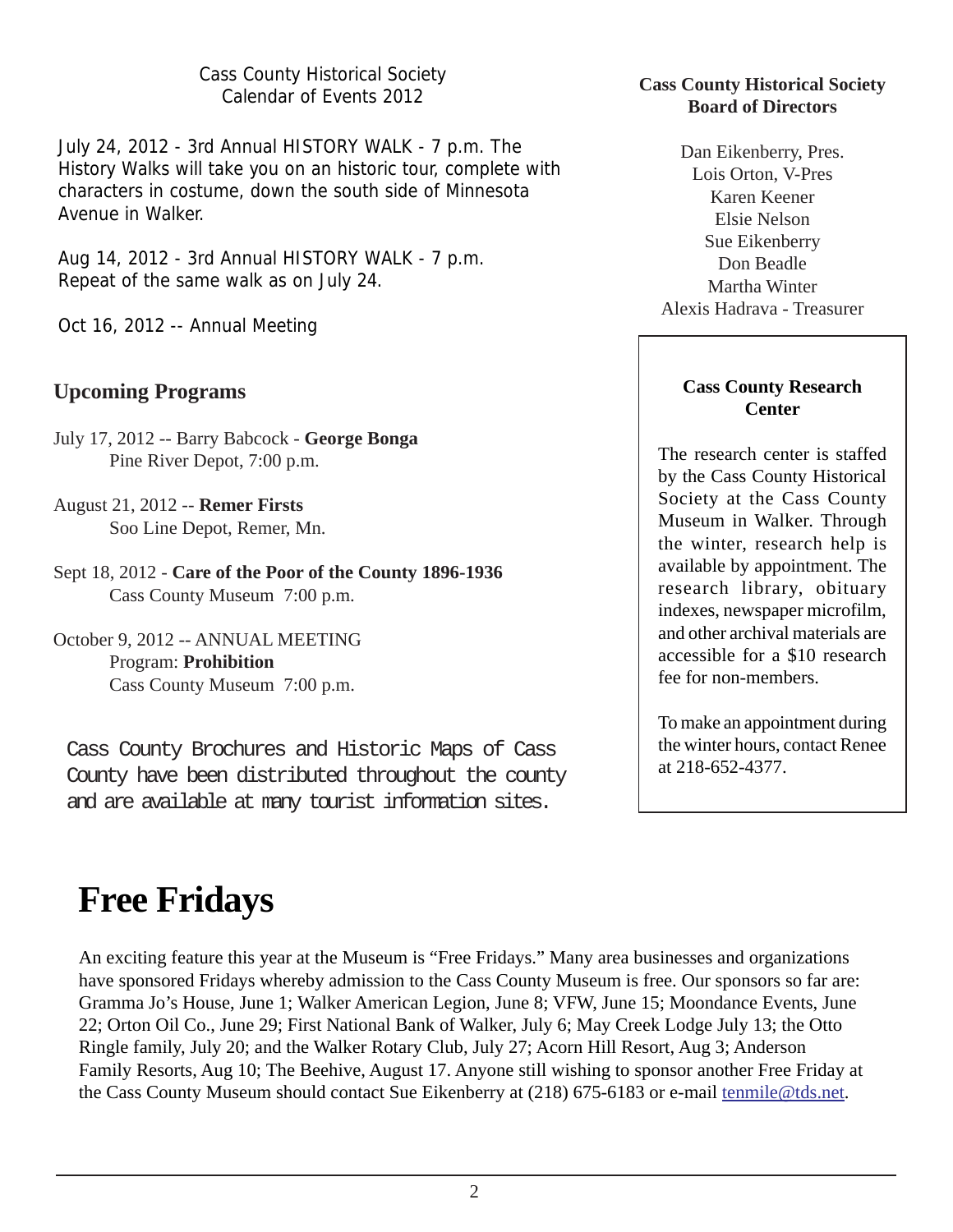### (Continued from Page 1)

In small towns where the potential loss of the entire population of able-bodied men was a possibility, taxes and other means were used in order to pay the commutation fees. When this practice was outlawed, the towns proceeded to raise the money needed for substitutes. These "bounties," as the fees were called, would pay substitutes in place of local young men.

The practice of hiring substitutes took hold more quickly in the North than in the South. There was a larger pool of men to draw from. Immigrants who came into the ports during 1864-1865 provided a large number of men who saw this as an opportunity to get a nest egg for settlement after the war. As the war continued on, African-American men, who had only been accepted reluctantly as viable soldiers, became the target of recruitment posters and towns recruited them as substitutes.

Although the hiring of substitutes seems mercenary, and in some cases, resulted in the desertion of the substitute, many who went to war as hired men went because they were unable to enlist through regular channels. They either believed in the war or saw it as an opportunity to improve their lot. This included Native Americans as well.

One of our Cass County men, **George Gardner**, was a mixed-blood Ojibwe. At the age of 22, he enlisted as a Substitute on Aug 18, 1864 and served in the Minnesota  $4<sup>th</sup>$  Regiment, Company D, Infantry. He participated in the campaign at Altoona, Georgia on Oct 5, 1864 and served until he was discharged on July 19, 1865.

George Gardner eventually settled in the Sugar Point area. Very late in life, he married Mrs. Judy (Annie) King Chase, widow of Hartley F. Chase. When his health failed, he was cared for by Jennie Chase White, who also served as a midwife for many residents of the Federal Dam/Sugar Point area. George died on Feb 19, 1933 in Federal Dam and is buried at Battle Point Cemetery at Sugar Point.

# **Additional Civil War Veterans in Cass County**

**Amos Chambers** was born in 1834 in Michigan. He was drafted for a term of three years on May 26, 1864 at Moore's Prairie by QDM. He served in Company E, of the 2nd Regiment, Minnesota Infantry as a Private for the Union Army. He married Clara Mooers in 1880 in Wright County; they had 13 children. He applied for an invalid pension on Feb 7, 1889. Amos and Clara moved to Remer in 1910, and four of their children settled in Remer: John, Frank, Sherd and Etta (Mrs. Julius Langseth). Amos Chambers died on Nov 16, 1913 in Slater Township and is buried in Fairview Cemetery. Clara Augusta Chambers lived in Remer until her death on Feb 8, 1928 at the age of 86.

**Henry East** was born in Monroe, Indiana on Jan 16, 1838 and enlisted at the outbreak of the Civil War. He first served in the infantry and later was transferred to the cavalry. His honorable discharge stated that he was a member of Company K, 13<sup>th</sup> Cavalry, 131<sup>st</sup> Regiment, Indiana Volunteers. He served to the end of the war, becoming a 1<sup>st</sup> Sergeant. He took part in many of the great battles of the war including Shiloh and the siege of Vicksburg. After leaving the army he entered the lumber business and followed this for several years. He then re-enlisted as 1<sup>st</sup> Sergeant in the 5<sup>th</sup> Cavalry, U.S. Regulars, and was stationed at Fort Washakie, Wyoming, and was there at the time of the Sioux War which resulted in the massacre of General Custer's command in 1876. His regiment took an active part in the subjugation of the Indians, and Mr. East was personally acquainted with W. F. Cody, known as Buffalo Bill, who served as a scout in the same company. He was present when Chief Yellowhand was killed and scalped by Colonel Cody. Mr. East was mustered out with the rank of First Lieutenant about a year after the close of this war and moved to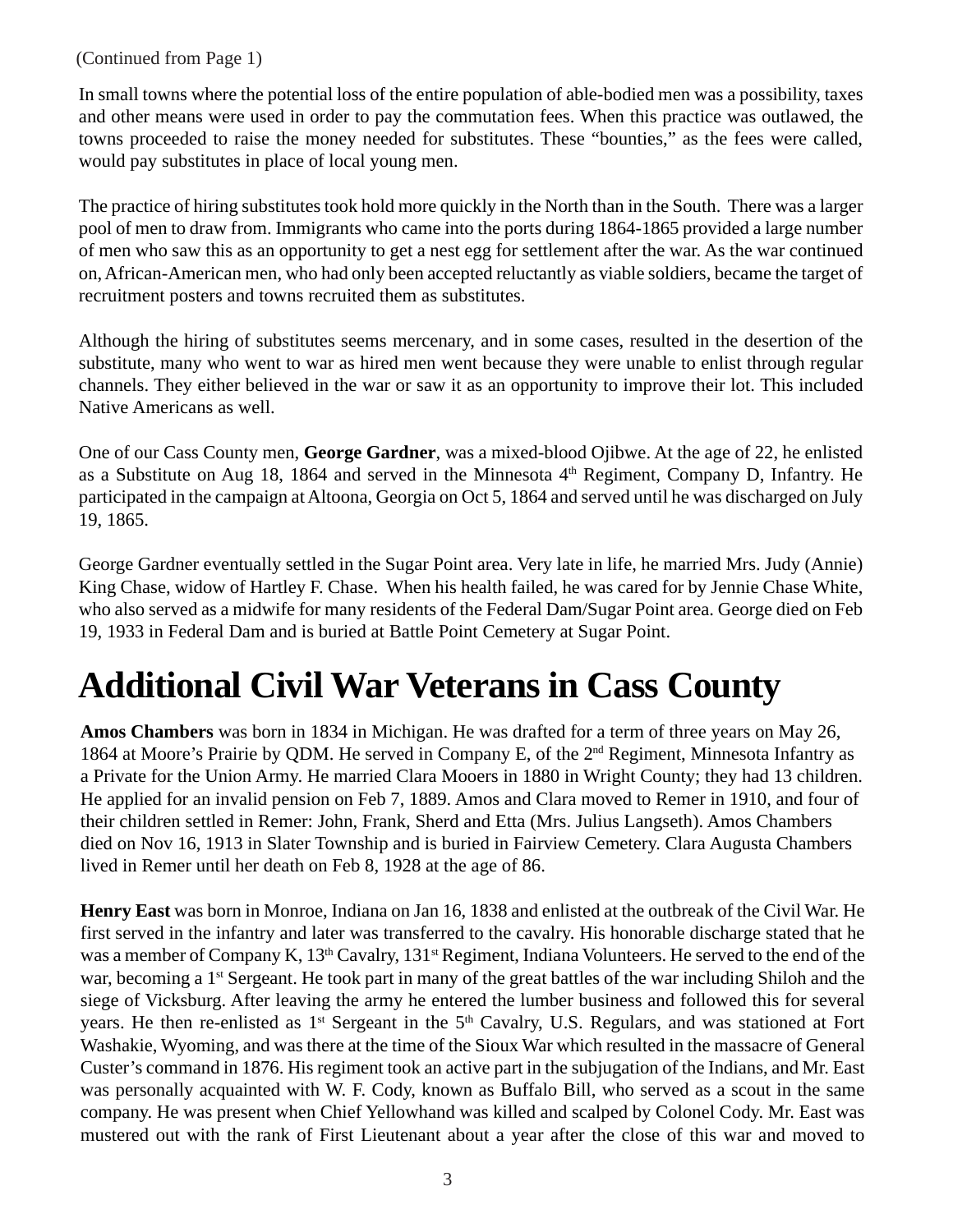Oklahoma where he resided for about 25 years. During this time, he taught school for several years and later became a farmer. When Buffalo Bill was taking his show company through Oklahoma, he met up again with Mr. East and gave him a life pass to his shows. Mr. East moved to Trelipe Township with the J. C. McVay family in 1911. In 1912, he took up a homestead nearby which he still owned at the time of his death. He was always given a place of honor on the platform on Decoration Day ceremonies in Remer. He died at his granddaughter Lillie McVay's home in Trelipe Township on Feb 19, 1926. Pallbearers were his neighbors: George Rouse, Charles Bluhm, Tom Musick, Peter Zumbrunnen, Ben Clark, and Charles Sanford. He was buried with full military honors conducted by members of Eugene Wilson post of the American Legion. Fred Wittwer, Julian Wilson, Leo Renn, Fred Sjoblom, Milo Olmstead, Bill Brown, Ed Brown, and Sigurd Bertel, under the command of I. H. Swanson, made up the firing squad. A. T. Gilbertson was color sergeant. H. W. Swenson, bugler; J. E. Trombley and I. J. Payne served as color guards.

**Isaac J. Payne** was born at Middletown, Wisconsin on April 27, 1843. He enlisted in Company B, 37<sup>th</sup> Wisconsin volunteers, and served until the close of the Civil War. He and Mary Ann Hayes married and moved to Bradley, South Dakota. In his early years, he was a bricklayer and then took up farming. They moved to Remer in October 1924 where he was a familiar figure upon the streets, known and respected by everyone. His blue-clad figure was a familiar sight at the Memorial Day services where he was present in a place of honor for many years. He died April 12, 1933 and was accorded full military honors by the American Legion.

**William Fairbanks** was an Indian trader at Winnie Dam and died there on June 16, 1913. He was born about 1837 and enlisted on August 16, 1862. William applied for an invalid's pension on Sept 16, 1899. His widow Margaret DeJordan (Jourdain) Fairbanks applied on Apr 16, 1917 for a widow's pension. He had nine children. He is buried at the Fairbanks Cemetery near Ball Club, Minnesota.

**Capt. Albion K. P. Knowles** was born in Maine on December 18, 1827. He married Angeline C. Hamilton on June 25, 1848. In 1849 he assisted in laying track on the York and Erie railroad. When the job was over he went back to farming and lumbering until the rebellion broke out. On May 27, 1861, he was the first man to enlist in Co. G., 2<sup>nd</sup> Maine Regt. Infantry. This was the first regiment to leave the state for the seat of the war. He served with this regiment in the first Bull Run fight. He was left for dead after the battle of White House Landing, but was finally picked up and confirming that he was still alive, he was taken to a nearby hospital. He returned to his family in Maine when he was well enough to leave the hospital. He re-enlisted in September of 1862 and joined Co. D of the 24<sup>th</sup> Maine Infantry where he became a Captain and went to New Orleans. He mustered out August 25, 1863 and returned to Maine. In March of 1865, he was headed for Rochester, Minnesota, eventually arriving in Brainerd in 1878 and from there he moved to Pillager. He finally went to live at Gull River with J. H. Knowles in 1894. He had a series of strokes from 1894 to 1896. He passed away with sons William H. and J. H. Knowles and grandson, Elmer Knowles, present. He was a member of the Pap Thomas GAR Post of Brainerd since 1890. He died March 28, 1896 and his daughter Mrs. S. H. Hamilton buried her father at the cemetery in Pillager beside his daughter Hattie who had passed on years before. His son-in-law Sam Hamilton writes in his diary that he bought a silver-trimmed casket for Capt. Knowles that had a glass window over the face area. He paid the undertaker \$27 for this fancy casket. A copy of this diary is here at the museum and is in our reading library for your use.

**Seth Phillips**, Civil War veteran, died from complications of influenza at his home at Gull River on Oct 1, 1929. Mr. Phillips saw service in the Civil War during the years 1861-1865 as a private. He enlisted first with the 52nd Illinois Infantry and later with the 17th Illinois Cavalry and was wounded twice in skirmishes in the second battle of Corinth. He was a member of the Brainerd Post of the G.A.R. Mr. Phillips was born at Oswego, New York in 1845 and married at Taopi, Minn. He moved to Brainerd in 1877 and was employed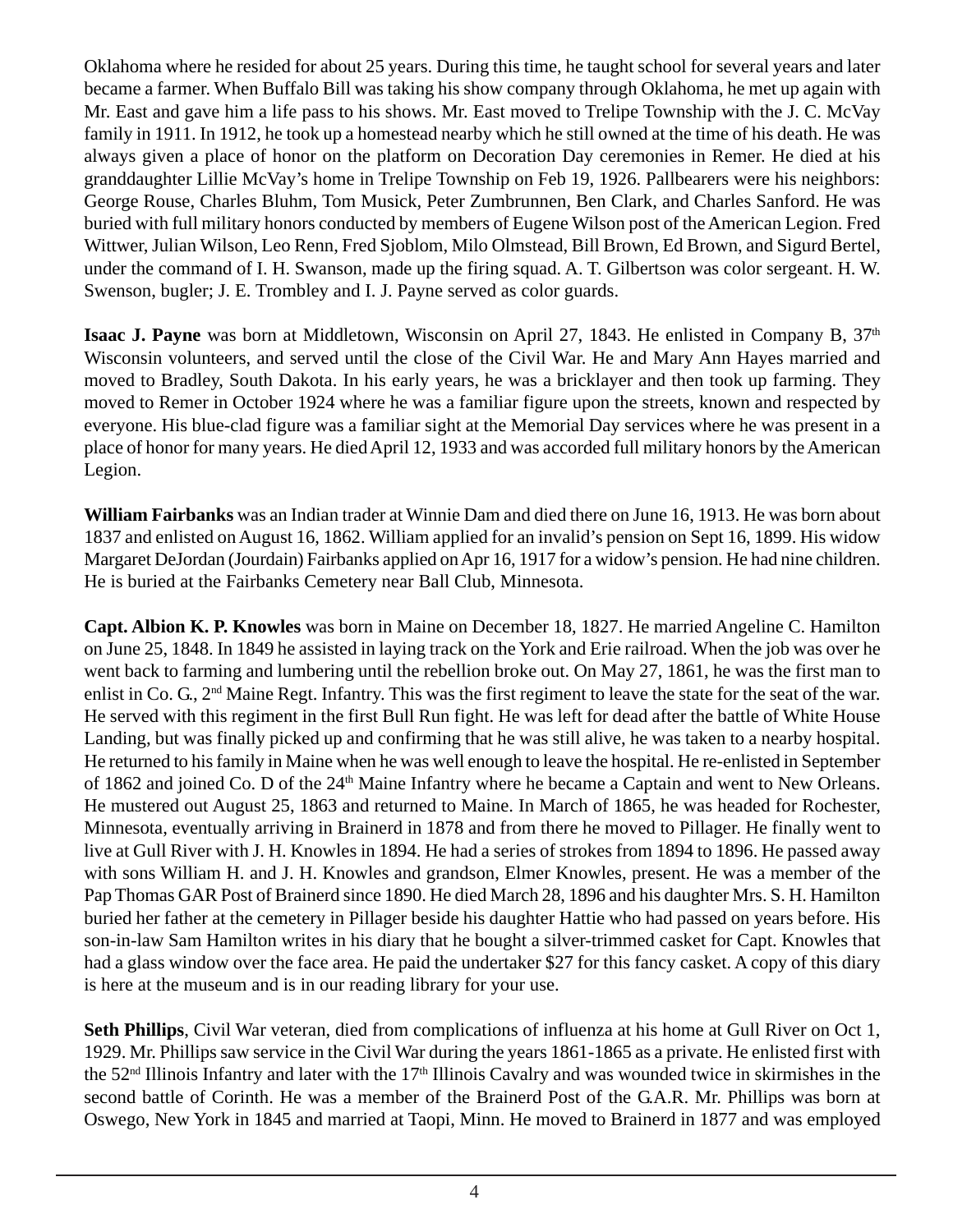as an edger in the old Howe's Mill. On Dec 21, 1878 he was married to Miss Ada Flint. In 1928, they celebrated their 50th wedding anniversary with family and friends. He purchased the farm at Gull River about 1881 and lived there until his death. He was survived by his widow and three children.

**Hamilton Pierce Wilson** was born in Posey County, Indiana on Jan 15, 1835. In 1840, the family moved to Grant County, Wisconsin. At the age of 14, Hamilton Wilson left home and went to work with Francis Brown, an old time lumberman. Hamilton went to La Crosse which was the center of immense lumbering operations in 1854. In 1860, he married Miss Mary Brantner of Onalaska, Wisconsin; they had five children. Hamilton served In Company G of the 44<sup>th</sup> Wisconsin Infantry and was mustered out of the service with the regiment at Paducah, Kentucky on Aug 28, 1865. He married the second time in 1877 to Martha Arabella Burns of La Crosse, Wisconsin. From the close of the war until 1880, Mr. Wilson was engaged as a foreman with the Black River Improvement Company with headquarters at White Oak Springs. In 1880 he moved to City Point, Wisconsin and for the succeeding twenty years was engaged as foreman for loggers. In 1900 he retired from the life of a logging foreman and moved to Cass Lake, where he lived until his death in 1910. He was engaged for the most part during the summer months in looking after the boats and dock on the lake. He was a member of the Akeley Post No. 189. He passed away on Oct 8, 1910. He and wife Arabella are buried in Pine Grove Cemetery in Cass Lake.

**George Barclay** was just turning 18 years old, was 125 pounds and 5' 4" tall. He enlisted in the Quartermaster Corps during the Civil War. He served as a wagoneer and was responsible for driving a wagon and maintaining it, feeding and caring for the mule team that pulled it, ensured that it was loaded properly and saw that its cargo reached its destination safely. The wagon was drawn by six mules and carried 3000 pounds, which was equal to the food of a full regiment for one day. The cargo was anything that the army needed: food, medicines, weapons, ammunition, clothing, tents, tools, knapsacks, luggage and whatever else. George wrote, "In May 1865, in Alabama, I was riding a mule and he fell over into a ditch and across my legs." He applied for a Civil War pension in 1891. George Barclay came to Cass County, settled in Pine River in 1877 and operated a trading post located on the banks of the Pine River near the present day Pine Ridge Cemetery. After a year of doing business there, he put up a log building on the Leech Lake tote road which connected the Leech Lake Indian Agency with the Crow Wing Agency and moved his business into what would become the village of Pine River. He and his wife Ammarilla also operated the Hotel Barclay in the village. George soon turned the hotel operation to his wife while he ran the store and trading post. George Barclay was shot to death in his own hotel in 1898, as he sat down to enjoy a cigar near a large glass window. This is the first recorded murder in Cass County and it remains an unsolved crime. He is buried in Evergreen Cemetery in Brainerd as he didn't live long enough to develop a cemetery for Pine River. George certainly should get the credit for founding Pine River, but his wife Ammarilla is credited with developing this rough clearing in the timber into a village which remains today. *Murder and Mayhem*, on sale at the museum, covers this famous case as well as many other crimes in Cass County during the early days from 1890 to 1930.

**Henry Knudson**, summer resident of Walker for many years and owner and developer of Shingobee Island in Leech Lake, came to Cass County soon after 1900. He was a veteran of the Civil War, and a Norwegian by birth, having been born in Norway on Sept 26, 1843. He immigrated to this country with his parents while still a youth. Mr. Knudson invested in property in the village of Walker and later purchased Shingobee Island, which he developed after the advent of the highway bridges connecting it with the mainland. He had a wide acquaintance in Cass County, and enjoyed a splendid reputation for his honesty and ability. In Jackson County, he had held several positions of trust, having been sheriff, county treasurer and probate judge. He died on December 26, 1928 in his old home town of Heron Lake in Jackson County.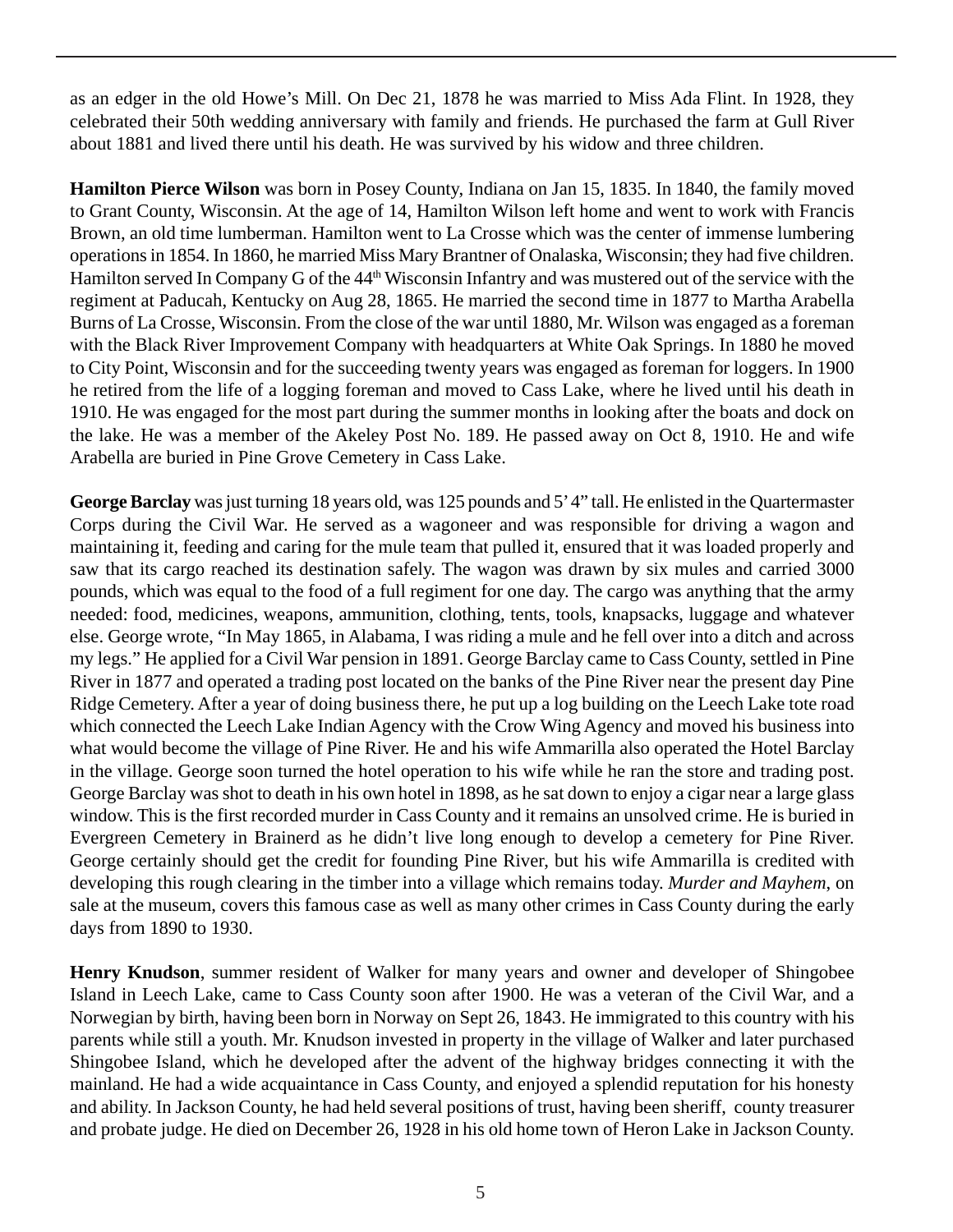

President James Madison paid a visit to May Creek Lodge on the afternoon of May 14th to discuss the Founders' visions for the new nation. For all of the participants, it was **May 14, 1812**. The historical reenactment was co-hosted by May Creek and the Cass County Historical Society and arranged for by Dan and Sue Eikenberry.





The Civil War was called the "Boys' War" by some. No one knows exactly how many boys managed to join the army. Record-keeping was very lax. An army statistician did a study of several battalions, and he estimated that anywhere from 250,000 to 420,000 boys may have fought in this war. By far, the easiest way for an underage boy to slip into the Army was as a drummer or bugler. The Union Army needed over 40,000 of these musicians. When you look at the size of this **uniform** at our museum, you may think, "My, that sure was a small sized man." Indeed, it may really have been for a boy, and we need to think of a 14-year-old boy in this uniform. The youngest wounded soldier was William Black, and he was only 12 years old when his left hand and arm were shattered by an exploding shell.

The **carpet bag** and **Confederate money** at the left were part of the artifacts shown at the program on May 15th at the Museum on the Civil War.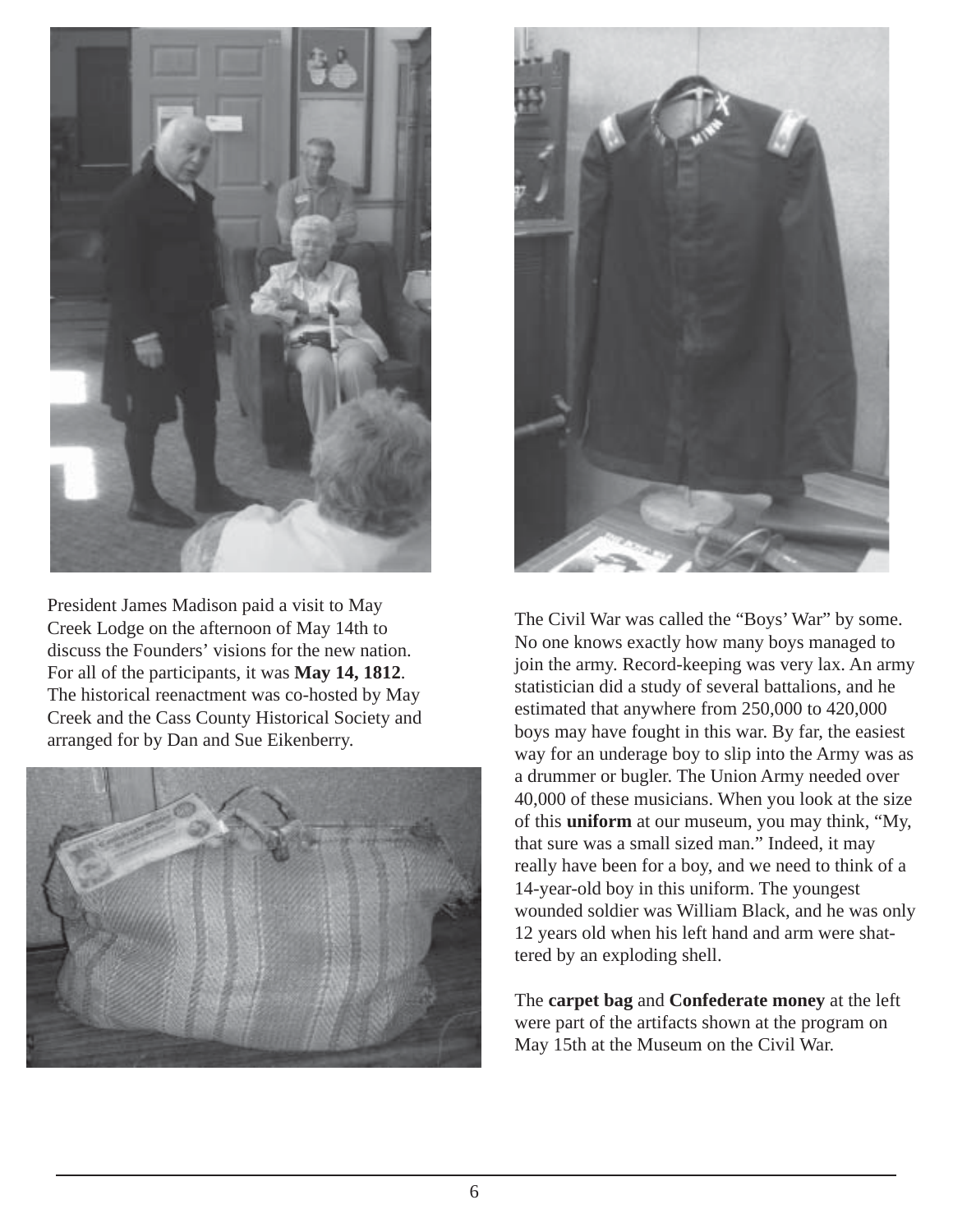# **Membership - 2012**

Current membership as of June 1, 2012. If you haven't renewed your membership, please use the form on the back of the newsletter. Your support enables us to provide special programs to schools and the public, improve exhibits, and collect historical data and photos for future generations.

#### **Sponsors \$250-\$999**

First National Bank Lois Orton Bob & Nita Frink

#### **Businesses \$50+**

Acorn Hill Resort Bank Forward May Creek Senior Living Campus Hummingbird Press Andersons Cove Grand Vu Northland Lodge Spirit of the North Chippewa Lodge

#### **Individuals - \$10**

Karin Arsan Vi Blackburn Margaret Dewey Barb Frederick Karen Keener Karen Kezele Elsie Nelson Marlys Nitchals Robert Redfield Otto Ringle Erma Schantle Arthur Shenk John Sumption Leo Witt

#### **Family - \$15**

Bob & Dodie Burdick Robert & Florence Crow Leland & Dorothy Delger Glen & Pat Mechelke Norb & Rosie Ochs Pat & Diane Pitzen Richard & Elizabeth Sauer Gary & Muggs Trimble

#### **Benefactor \$20-\$99**

Lynn & Patricia Abraham Don & Tanis Beadle Audrey Chelberg Gordon & Liz Dahn Richard & Joan Downham Mike & Karla Elsenpeter Dick & Donna Evenson Don Flyckt Neal & Kathy Gaalswyk Jerry & Renee Geving Bob & Shirley Jewell Robert & Betty Kangas Cecelia McKeig Keith & Janice Matson Kelly & Jeanne Nelson James & Leona O'Neal Chris & Dorothy Opheim Dana & Bev Sheldon Bob & Ann Winegar Martha Winter

#### **Friends \$100-\$249**

Willard Arends Steve Bilben Don & Margaret Brown Clarence & Bonnie Byersdorfer Jim & Shirley Dowson Dan & Sue Eikenberry John & Thelma Grimley Gramma Jo's House Richard & Carlyne Raymond Kathie Stoneking

#### **Township Support**

Birch Lake Township Blind Lake Township Fairview Township Gould Township Kego Township Loon Lake Township Pine River Township Ponto Lake Township Powers Township Remer Township Salem Township Shingobee Township Smoky Hollow Twp Trelipe Township Turtle Lake Township Wilkinson Township

City of Walker

Cass County